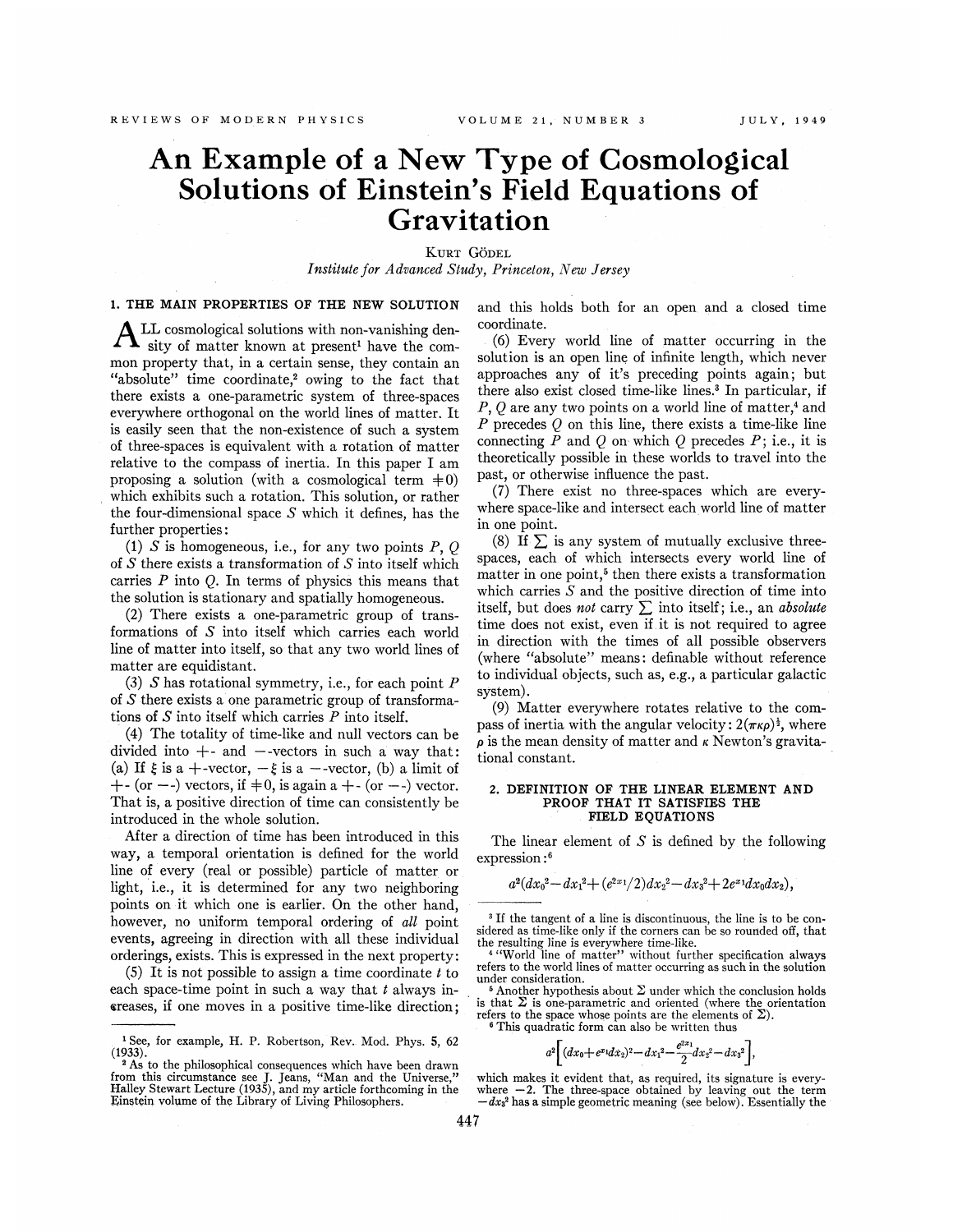where a is a positive number. The matrices of the  $g_{ik}$  are satisfied (for a given value of  $\rho$ ), if we put and  $g^{ik}$ , therefore, are the two:

$$
a^2 \cdot \begin{vmatrix} 1 & 0 & e^{x_1} & 0 \\ 0 & -1 & 0 & 0 \\ e^{x_1} & 0 & e^{2x_1}/2 & 0 \\ 0 & 0 & 0 & -1 \end{vmatrix}, \quad \frac{1}{a^2} \cdot \begin{vmatrix} -1 & 0 & 2e^{-x_1} & 0 \\ 0 & -1 & 0 & 0 \\ 2e^{-x_1} & 0 & -2e^{-2x_1} & 0 \\ 0 & 0 & 0 & -1 \end{vmatrix}
$$

Owing to the fact that only two of the forty  $\partial g_{ik}/\partial x_l$ are  $\neq 0$ , namely  $\partial g_{22}/\partial x_1$  and  $\partial g_{02}/\partial x_1$ , the  $\Gamma_{i,kl}$  and  $\Gamma_{kl}{}^i$  can very easily be computed. One obtains the values:

$$
\begin{array}{l} \Gamma_{0,\,12} = -\,\Gamma_{1,\,02} = \Gamma_{2,\,01} = (a^2/2)e^{x_1}, \\ \Gamma_{1,\,22} = -\,\Gamma_{2,\,12} = -(a^2/2)e^{2x_1}, \\ \Gamma_{01}{}^{0} = 1, \quad \Gamma_{12}{}^{0} = \Gamma_{02}{}^{1} = e^{x_1/2}, \\ \Gamma_{22}{}^{1} = e^{2x_1/2}, \quad \Gamma_{01}{}^{2} = -e^{-x_1}. \end{array}
$$

These  $\Gamma_{i,kl}$  and  $\Gamma_{kl}$ <sup>*i*</sup>, and those obtained from them by interchanging the last two (or the lower two) indices are the only ones that do not vanish.

Using for  $R_{ik}$  the formula<sup>7</sup>

$$
R_{ik} = \frac{\partial}{\partial x_{\sigma}} \Gamma_{ik}{}^{\sigma} - \frac{1}{2} \frac{\partial^2 \log g}{\partial x_i \partial x_k} + \frac{1}{2} \Gamma_{ik}{}^{\sigma} \frac{\partial \log g}{\partial x_{\sigma}} - \Gamma_{\sigma i}{}^{\rho} \Gamma_{\rho k}{}^{\sigma}
$$

and taking account of the fact that  $\partial/\partial x_i$ , except for  $i=1$ , vanishes for every magnitude of the solution, and that  $g = (a^8/2)e^{2x_1}$ , we obtain

$$
R_{ik} = \frac{\sigma}{\partial x_1} \Gamma_{ik}{}^{1} + \Gamma_{ik}{}^{1} - \Gamma_{\rho i}{}^{\sigma} \Gamma_{\sigma k}{}^{\rho}.
$$

This yields the values for the  $R_{ik}$ 

 $\Delta$ 

$$
R_{00}=1, \quad R_{22}=e^{2x_1}, \quad R_{02}=R_{20}=e^{x_1};
$$

all other  $R_{ik}$  vanish. Hence,

 $R = 1/a^2$ .

The unit vector  $u$  in the direction of the  $x_0$ -lines has the contravariant components  $1/a$ , 0, 0, 0 and, therefore, the covariant components  $a, 0, ae^{x_1}, 0$ .

Hence, we obtain:

$$
R_{ik} = 1/a^2 \cdot u_i u_k.
$$

Since, furthermore,  $R$  is a constant, the relativistic field equations (with the  $x_0$ -lines as world lines of matter), i.e., the equations<sup>8</sup>

$$
R_{ik} - \frac{1}{2}g_{ik}R = 8\pi\kappa\rho u_i u_k + \lambda g_{ik}
$$

$$
1/a^2 = 8\pi\kappa\rho, \quad \lambda = -R/2 = -1/2a^2 = -4\pi\kappa\rho
$$

The sign of the cosmological constant here is the opposite of that occurring in Einstein's static solution. It corresponds to a positive pressure.

### 3. PROOFS FOR THE PROPERTIES ENUMERATED

That there exists no-one parametric system of threespaces orthogonal on the  $x_0$ -lines follows immediately from the necessary and sufficient condition which a vector field  $v$  in a four-space must satisfy, if there is to exist a system of three-spaces everywhere orthogonal on the vectors of the field. This condition requires that the skew symmetric tensor

$$
a_{ikl} = v_i \left( \frac{\partial v_k}{\partial x_l} - \frac{\partial v_l}{\partial x_k} \right) + v_k \left( \frac{\partial v_l}{\partial x_i} - \frac{\partial v_i}{\partial x_l} \right) + v_l \left( \frac{\partial v_i}{\partial x_k} - \frac{\partial v_k}{\partial x_i} \right)
$$

should vanish identically. The components of the corresponding vector

$$
w^{j} = \frac{\epsilon^{j\,ik\,l}}{6 \cdot \sqrt{g}} a_{ik\,l},
$$

however, in our case (i.e., for  $v_i = u_i$ ) have the values 0, 0, 0,  $\sqrt{2}/a^2$ . The non-vanishing of  $w^3$  shows, moreover, that there exist no surfaces orthogonal on the  $x_0$ -lines in the subspaces  $x_3$ = const.

If  $v$  is the unit vector representing the velocity of matter, the vector  $w$  (which evidently is always orthogonal to  $v$ ) is twice the angular velocity of matter in a local inertial system in whose origin matter is at rest at the moment considered.<sup>9</sup> Hence, property (9) follows at once.

The properties  $(1)$  and  $(2)$  follow from the directly verifiable fact that the space  $S$  admits the following four systems of transformations into itself,

(I) 
$$
x_0 = x_0' + b
$$
 (II)  $x_2 = x_2' + b$   
\n $x_i = x_i'$  for  $i \neq 0$   $x_i = x_i'$  for  $i \neq 2$   
\n(III)  $x_3 = x_3' + b$  (IV)  $x_1 = x_1' + b$   
\n $x_i = x_i'$  for  $i \neq 3$   $x_2 = x_2' e^{-b}$   
\n $x_0 = x_0'$   
\n $x_3 = x_3'$ 

where  $b$  is an arbitrary real number.

A division of the time-like and null vectors into  $+$ and  $-$ - vectors as required by (4) can be effected by defining  $\xi$  to be a +- or a --vector according as to whether the inner product  $(\xi u) = g_{ik}\xi^i u^k$  is  $>$  or <0.

In order to prove  $(3)$  we introduce new coordinates r,  $\varphi$ , t, y (where r,  $\varphi$ , t are cylindrical coordinates in the subspaces  $x_3$ =const., and y, up to a constant factor, is  $=x_3$ ) by the following formulas of transformation,

same three-space, but with the signature  $+3$  and with more general values of the constants, has been investigated in connection with the theory of continuous groups, without any reference to relativity theory. See, for example, L. Bianchi, Lezioni sulla teoria dei gruppi continui finiti di transformazioni (Fisa, 1918), p. 565.<br>
Note that physicists frequently denote with  $-R_{ik}$  what is

here denoted with  $R_{ik}$ , with a corresponding change of sign in the field equations.

<sup>&</sup>lt;sup>8</sup>The linear element is supposed to give time-like distances in seconds and space-like distances in light seconds. Therefore, the coefficient of  $u_i u_k$  differs from the usual one by a factor  $c^2$ .

<sup>&</sup>lt;sup>9</sup> This is an immediate consequence of the definition of a local inertial system, which requires that  $g_{ik} = \pm \delta_k{}^i$  and  $\partial g_{ik}/\partial x_l = 0$ for every  $i, k, l$ .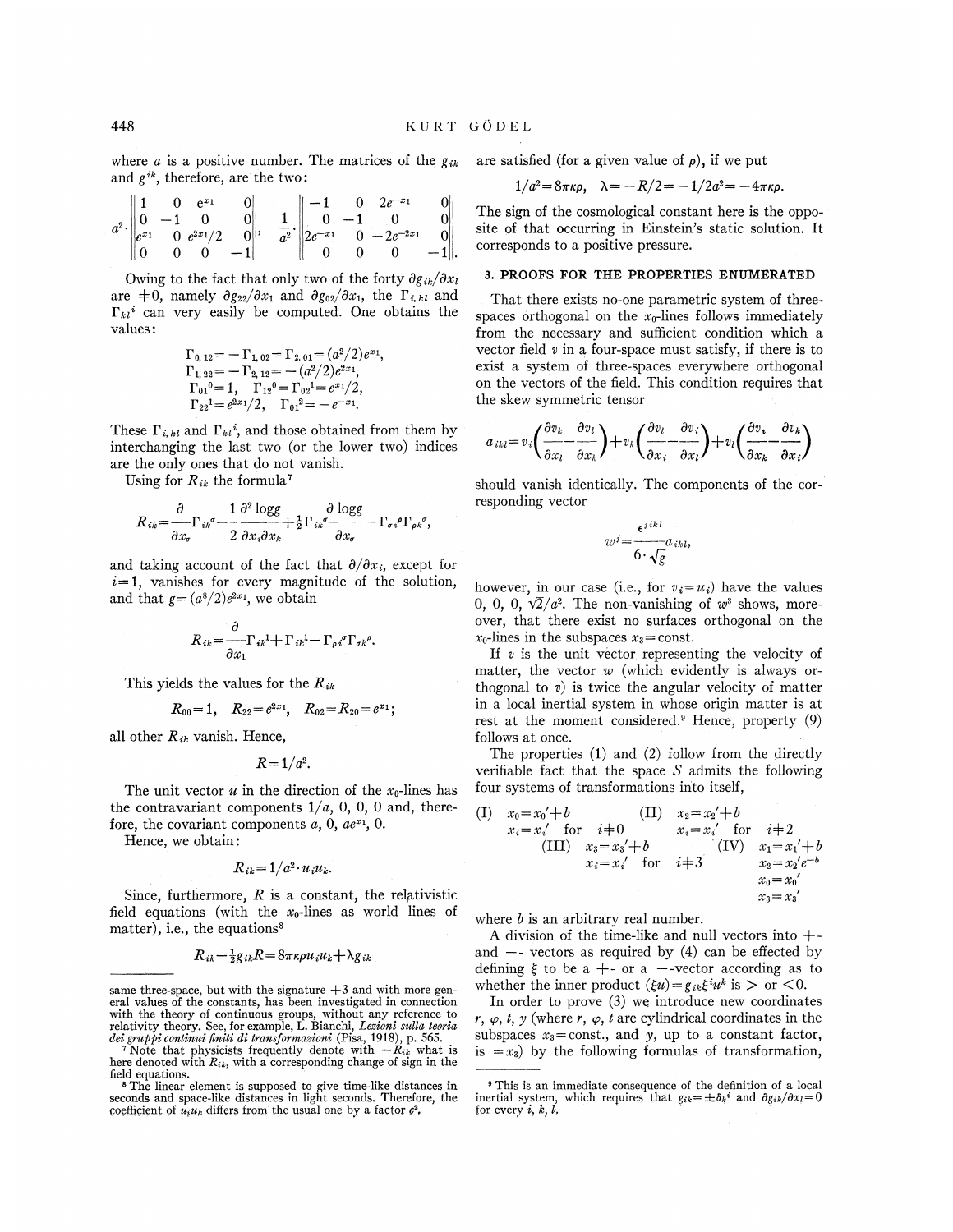$e^{x_1}=ch2r+\cos\varphi sh2r$ 

$$
x_2e^{x_1} = \sqrt{2} \sin \varphi s h2r
$$
  

$$
t g \left( \frac{\varphi}{2} + \frac{x - 2l}{2\sqrt{2}} \right) = e^{-2r} t g \frac{\varphi}{2}, \text{ where } \left| \frac{x_0 - 2l}{2\sqrt{2}} \right| < \frac{\pi}{2}
$$
  

$$
x_3 = 2y.
$$

This leads<sup>10</sup> to the expression for the linear element,

 $4a^2(dt^2 - dr^2 - dy^2 + (sh^4r - sh^2r)d\varphi^2 + 2\sqrt{2}sh^2rd\varphi dt),$ 

which directly exhibits the rotational symmetry, since the  $g_{ik}$  do not depend on  $\varphi$ .

Property (6) now follows easily: If  $c$  is defined by shc=1 (i.e.,  $c = \log(1+\sqrt{2})$ ), then for any  $R>c$  we have  $sh<sup>4</sup>R - sh<sup>2</sup>R > 0$ ; hence, the circle defined by  $r=R$ ,  $t=y=0$  is everywhere time-like (the positive direction of time, by the above definition, being that of increasing  $\varphi$ ). Hence, the line defined by

$$
r = R, \quad y = 0, \quad t = -\alpha\varphi \quad (0 \le \varphi \le 2\pi)
$$

for sufficiently small  $\alpha$  also will be everywhere time-like. However, the initial point  $Q$  of this line (i.e., the poin corresponding to  $\varphi=0$ ) and the end point P (i.e., that corresponding to  $\varphi=2\pi$  are situated on the *t*-line:  $r=R$ ,  $y=\varphi=0$ , and P precedes Q on this line if  $\alpha>0$ . Repeating this procedure any point preceding  $Q$  on its t-line can be reached, and because of the homogeneity of the solution the same can be done for every point.

Property (7), in view of (2) and (4), is an immediate consequence of (6). For, a three-space satisfying the two conditions stated in (7) in conjunction with time measured along the world lines of matter in their positive direction would yield a coordinate system with the property that the 0<sup>th</sup> coordinate always increases if one moves in a positive time-like direction, in contradiction to (6), which implies that all coordinates of the initial and the end point of a time-like line are equal in certain cases.

Property (5), for an open time coordinate, is an immediate consequence of the existence of closed time-like lines; for a closed time coordinate it follows from the fact that the subspaces  $t=$ const. would contradict property (7) (as can easily be shown owing to the simple connectivity of S).

In order to prove property  $(8)$ , let U be an element of  $\Sigma$ ; then U intersects the subspace  $S_0$  of S defined by  $x_3=0$  in a surface V (for it has one point in common with each  $x_0$ -line situated on  $S_0$ ). Now, according to what was proved,  $V$  cannot be orthogonal on all  $x_0$ -lines

in  $S_0$ . So let l be an  $x_0$ -line in  $S_0$  on which it is not orthogonal, and  $P$  the point of intersection of  $V$  and  $l$ . Then by rotating  $S_0$  around *l* (and every  $S_b$  defined by  $x_0 = b$  by the same angle around the  $x_0$ -line obtained from l by the translation  $x_3' = x_3 + b$ , U goes over into a three-space different from  $U$ , but passing through  $P$ , hence not contained in  $\Sigma$ , since the elements of  $\Sigma$  were assumed to be mutually exclusive. Hence  $\sum$  goes over into a system different from  $\Sigma$ .

## 4. SOME ADDITIONAL THEOREMS AND CON-SIDERATIONS ABOUT THE SOLUTION

I am mentioning. without proof that, disregarding the connectivity in the large (which can be changed by identifying the points of certain point sets with each other), the solution given and Einstein's static universe are the only spatially homogeneous cosmological solutions with non-vanishing density of matter and equidistant world lines of matter.<sup>11</sup>

The space  $S$  has a simple geometric meaning. It is the direct product of a straight line and the three-space  $S_0$ , defined by  $x_3=0$ ; and  $S_0$  is obtained from a space R of constant positive curvature and signature  $+$ by stretching the metric<sup>12</sup> in the ratio  $\sqrt{2}$ :1 in the direction of a system of time-like Clifford parallels. $^{13}$ 

This definition of  $S_0$  also leads to an elegant representation of its group of transformations. To this end we map the points of  $R$  on the hyperbolic quaternions  $u_0 + u_1 j_1 + u_2 j_2 + u_3 j_3$  of positive absolute value<sup>14</sup> by means of projective coordinates<sup>15</sup>  $u_0u_1u_2u_3$  so chosen, that Klein's fundamental quadric takes on the form

<sup>13</sup> That is, a system of pairwise equidistant straight lines which for each point of space contains exactly one line passing through it.

<sup>14</sup> Here the  $u_i$  are real numbers and the units  $j_n$  are defined by ince the  $i_n$  are the indicates and increased in  $j_1 = i_1$ ,  $j_2 = i \cdot i_3$ ,  $j_3 = i \cdot i_3$ , where the  $i_n$  are the units of the ordinary quaternions and i the imaginary unit, which is assumed to commute with all  $i_n$ . The term "hyperbolic quaternions" occurs in the literature in a different sense, but the number system just defined evidently is what should be so-called. For:  $norm(u) = u \cdot \bar{u}$ defined evidently is what should be so-called. For: horm( $u$ )=  $u \cdot u$ <br>=  $u_0^2 + u_1^2 - u_2^2 - u_3^2$ , and moreover, the multiplicative group of<br>these quaternions, if quaternions differing by a real factor are identified, is isomorphic with the group of transformations of the Lobatchefskian plane into itself. That the metric of R remains invariant under the transformations given in the text follows immediately from the equation norm $(uv) = norm(u) \cdot norm(v)$ .

<sup>&</sup>lt;sup>10</sup> This computation is rather cumbersome. It is simpler to derive both forms of the linear element independently from each other from the geometrical meaning of  $S$  given below. The first form is obtained by taking for the  $x_1x_2$ -space of the coordinate system the point set corresponding to any two-parametric subgroup of the multiplicative group of the hyperbolic quaternions as defined in footnote 14.

<sup>&</sup>lt;sup>11</sup> There exist stationary homogeneous solutions in which the world lines of matter are not equidistant. They lead, however, into difficulties in consequence of the inner friction which would arise in the "gas" whose molecules are the galaxies, unless the irregular motion of the galaxies is zero and stays so.

irregular motion of the galaxies is zero and stays so.<br><sup>12</sup> By "stretching the metric in the ratio  $\mu$  in the direction of the lines of a system  $\pi$  "I mean that a new distance *PQ'* of neighboring points is introduced by the equation  $(PQ')^2 = PR^2 + (\mu \cdot RQ)^2$ , where R is the foot of the perpendicular drawn from P on the line of  $\pi$ R is the foot of the perpendicular drawn from P on the line of  $\pi$ <br>passing through Q; or, in other terms:  $(ds')^2 = ds^2 + (\mu^2 - 1)(\nu dx_s)^2$ ,<br>where v is the field of the tangent vectors of unit length of the lines of  $\pi$ .

<sup>&</sup>lt;sup>15</sup> It is to be noted, however, that there exist different topo-<br>logical forms of spaces of constant positive curvature and signature 1, and that that form which can be represented in projective coordinates in a one-to-one manner does not lead exactly to the space  $S$  defined before, but rather to a space obtained from  $S$  by identifying any two points which are situated on the same line of the system  $\pi$  and whose distance on that line is equal to a certain constant. A corresponding difference subsists for the groups of transformation.